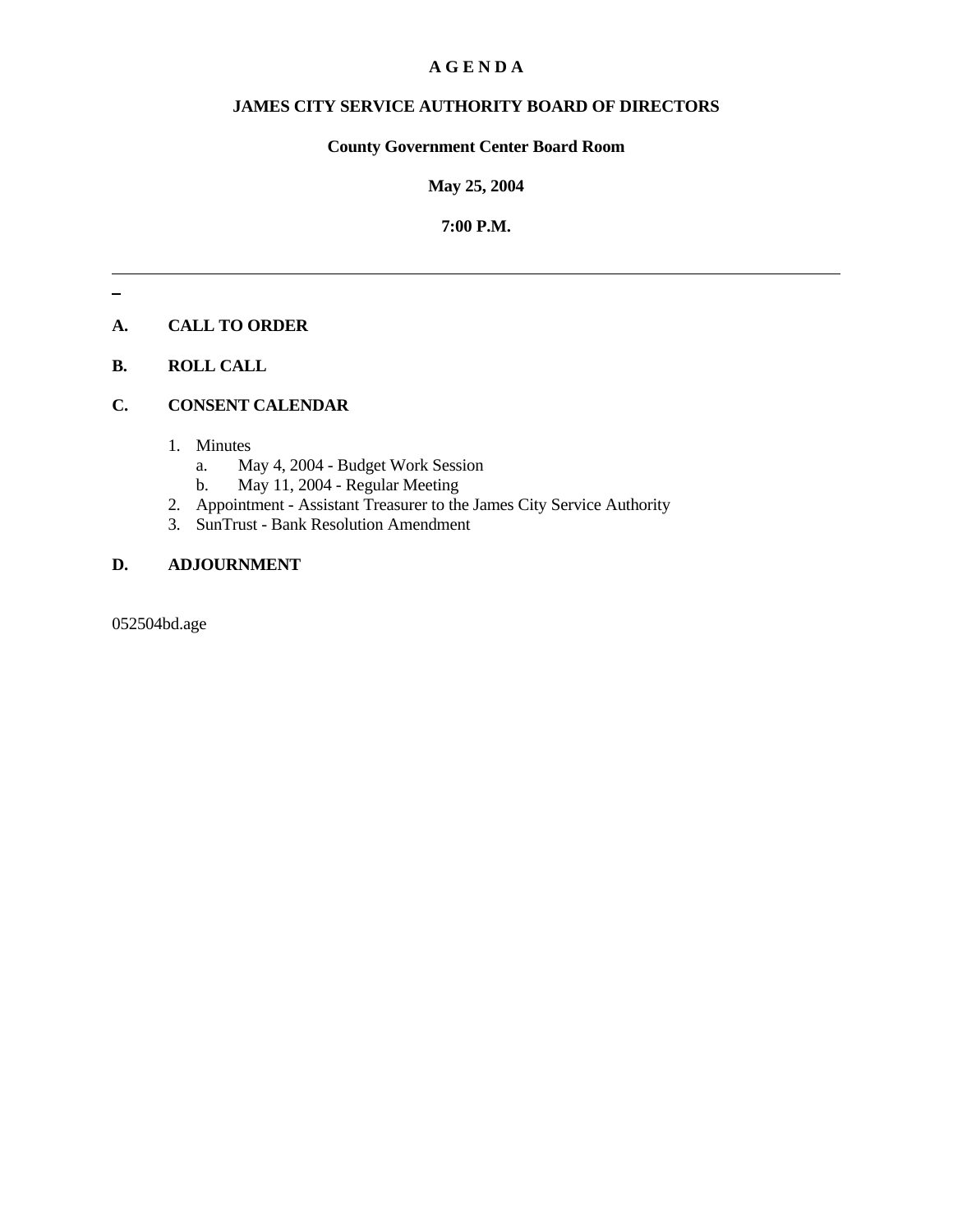**AT A BUDGET WORK SESSION OF THE BOARD OF DIRECTORS OF THE JAMES CITY SERVICE AUTHORITY, JAMES CITY COUNTY, VIRGINIA, HELD ON THE 4TH DAY OF MAY 2004, AT 7:00 P.M. IN THE COUNTY GOVERNMENT CENTER BOARD ROOM, 101 MOUNTS BAY ROAD, JAMES CITY COUNTY, VIRGINIA.**

# **A. ROLL CALL**

Jay T. Harrison, Sr., Chairman John J. McGlennon, Vice Chairman M. Anderson Bradshaw Bruce C. Goodson Michael J. Brown

Sanford B. Wanner, Secretary Larry M. Foster, General Manager

## **B. BOARD CONSIDERATION**

1. Proposed FY 2005 James City Service Authority Operating Budget (Joint Item with the James City County Board of Supervisors)

Mr. Larry M. Foster, General Manager of the James City Service Authority (JCSA), introduced Mr. Robert Smith, Assistant Manager of the JCSA.

Mr. Smith provided the Board with an overview of the JCSA's proposed FY 2005 Budget.

The Board and staff discussed staffing and funding needs to maintain and inspect the existing well facilities and the Groundwater Treatment Facility.

Mr. McGlennon requested the JCSA staff consider the administrative fees for the submeter inspections and maintaining records of the submeters; and impose a higher administrative fee on those that submit late submeter fees.

## **C. RECESS**

At 10:15 p.m. Mr. Harrison recessed the Board until 7 p.m. on May 11, 2004.

Sanford B. Wanner Secretary to the Board

\_\_\_\_\_\_\_\_\_\_\_\_\_\_\_\_\_\_\_\_\_\_\_\_\_\_\_\_\_\_\_\_

050404bdbudws.min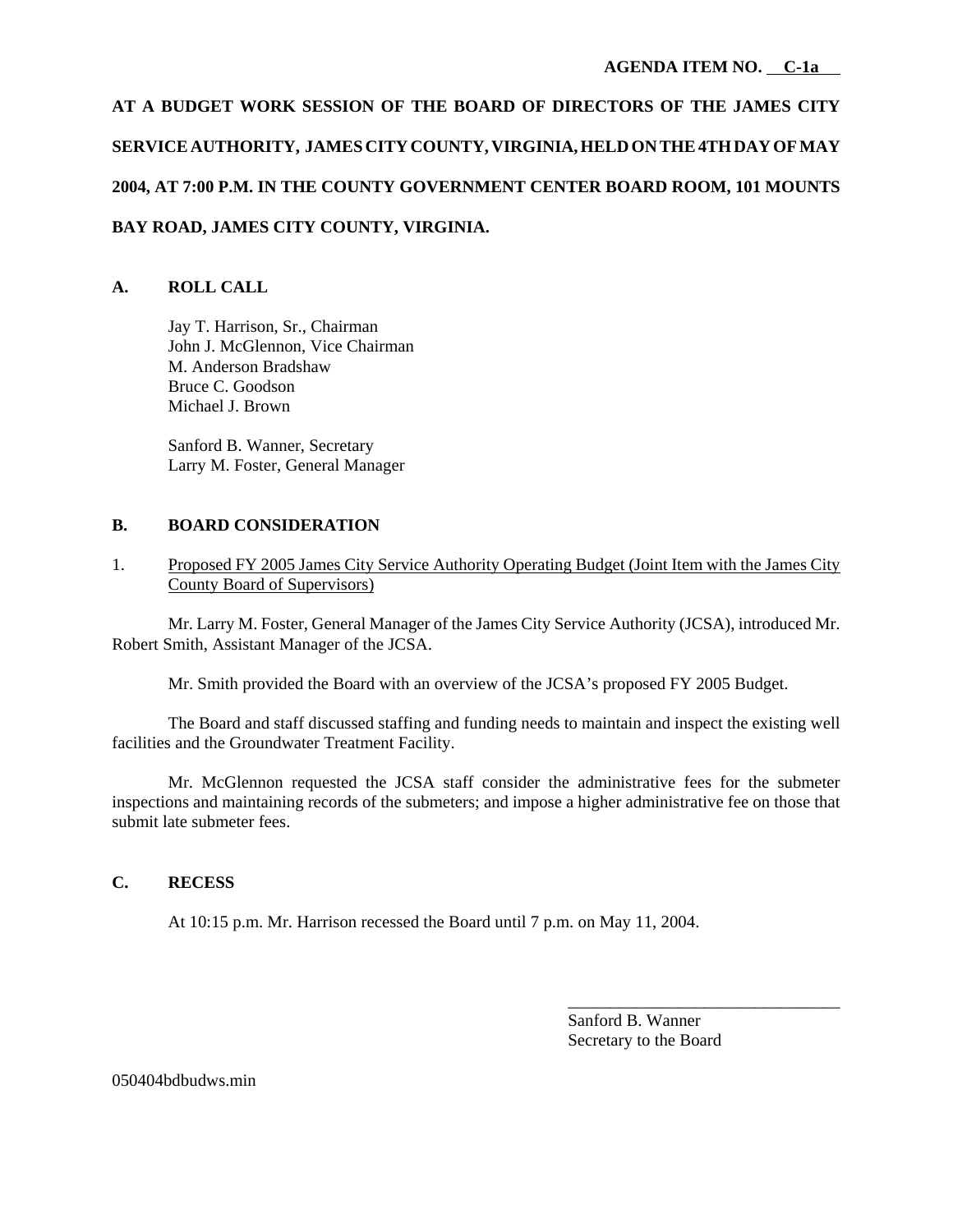# **AT A REGULAR MEETING OF THE BOARD OF DIRECTORS OF THE JAMES CITY SERVICE AUTHORITY, JAMES CITY COUNTY, VIRGINIA, HELD ON THE 11TH DAY OF MAY 2004, AT 7:00 P.M. IN THE COUNTY GOVERNMENT CENTER BOARD ROOM, 101 MOUNTS BAY ROAD, JAMES CITY COUNTY, VIRGINIA.**

# **A. ROLL CALL**

Jay T. Harrison, Sr., Chairman John J. McGlennon, Vice Chairman M. Anderson Bradshaw Bruce C. Goodson Michael J. Brown

Sanford B. Wanner, Secretary Frank M. Morton, III, County Attorney Larry M. Foster, General Manager

# **B. CONSENT CALENDAR**

Mr. Bradshaw made a motion to adopt the item on the Consent Calendar.

The motion passed by a unanimous voice vote.

## 1. Minutes

- a. April 27, 2004, Work Session
- b. April 27, 2004, Regular Meeting

## **C. BOARD CONSIDERATIONS**

## 1. Changes to the Regulations Governing Utility Service – Retail Service Charges

Mr. Larry M. Foster, General Manager of the James City Service Authority, presented a resolution approving changes to the "Regulations Governing Utility Service" for water and sewer rates for Fiscal Year 2005.

Mr. Foster recommended the Board adopt the resolution.

Mr. Bradshaw made a motion to adopt the resolution.

The motion passed by a unanimous voice vote.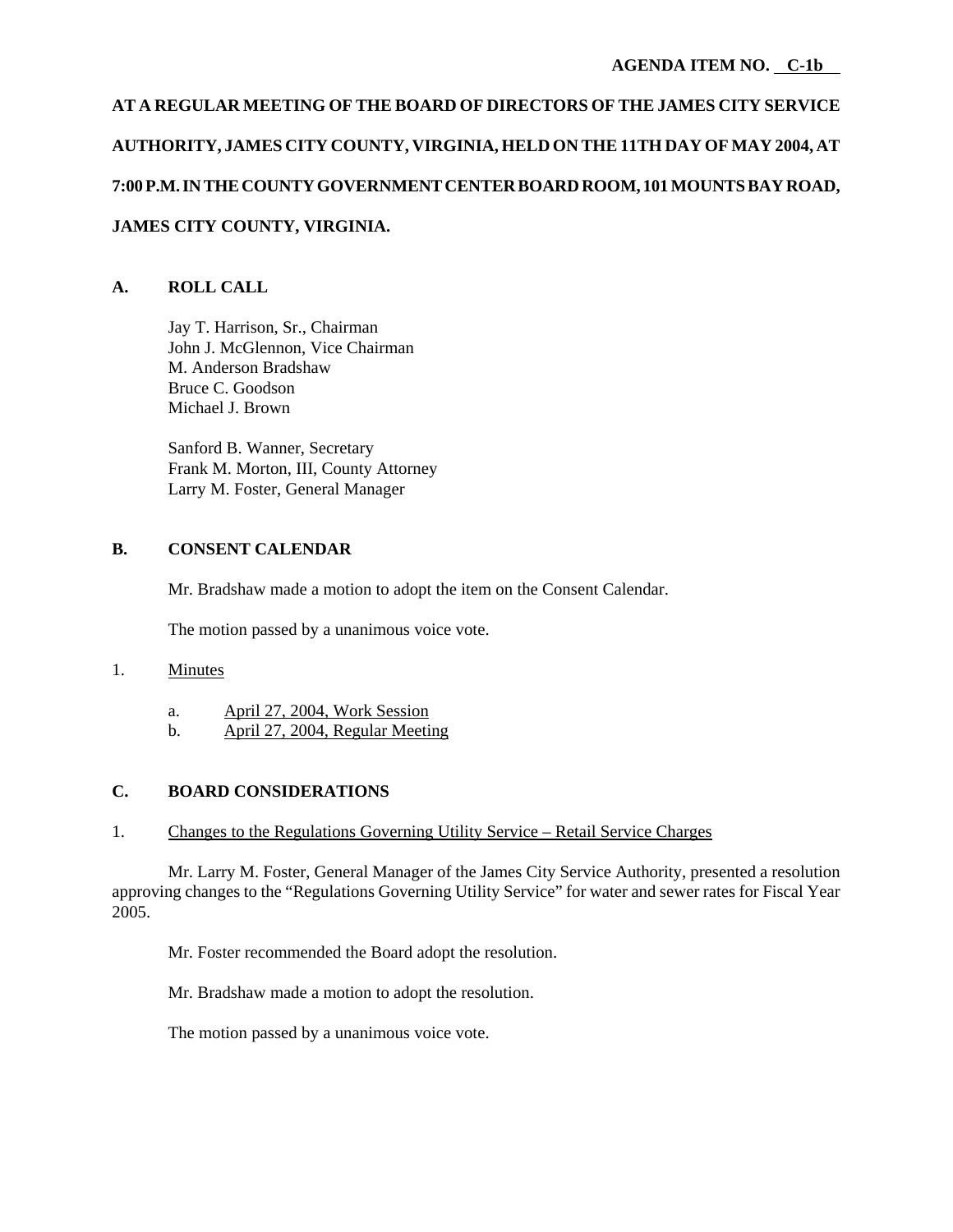#### CHANGES TO THE REGULATIONS GOVERNING UTILITY SERVICE -

#### RETAIL SERVICE CHARGES

- WHEREAS, the Board of Directors of the James City Service Authority conducted a Public Hearing on April 27, 2004, to receive public comment on proposed changes to the Regulations Governing Utility Service dealing with increasing water and sewer rates.
- NOW, THEREFORE, BE IT RESOLVED that the Board of Directors of the James City Service Authority, James City County, Virginia, hereby adopts changes to the rates, fees, and charges, which are summarized below to become effective for all bills mailed on or after July 1, 2004:

#### **1. Residential Water Retail Service Rate (Inverted-Block Rate):**

|    | 1st Block:                                       |                               |  |
|----|--------------------------------------------------|-------------------------------|--|
|    | Less than $15,000$ gallons                       | \$2.30 per $1,000$ gallons    |  |
|    | per quarter                                      | $($1.72$ per 100 cubic feet)  |  |
|    | 2nd Block:                                       |                               |  |
|    | More than $15,000$ gallons                       | \$2.71 per $1,000$ gallons    |  |
|    | but less than 30,000                             | $(\$2.03$ per 100 cubic feet) |  |
|    | gallons per quarter                              |                               |  |
|    | 3rd Block:                                       |                               |  |
|    | More than $30,000$                               | \$7.60 per $1,000$ gallons    |  |
|    | gallons per quarter                              | $(\$5.69$ per 100 cubic feet) |  |
| 2. | <b>Nonresidential Water Retail Service Rate:</b> |                               |  |
|    | <b>Flat Rate</b>                                 | \$2.70 per 1,000 gallons      |  |
|    |                                                  | $(\$2.02$ per 100 cubic feet) |  |

## **3. Sewer Retail Service Rate:**

| <b>Flat Rate</b> | \$2.70 per $1,000$ gallons   |
|------------------|------------------------------|
|                  | $($2.02$ per 100 cubic feet) |

BE IT FURTHER RESOLVED, that the proposed amendments be made part of this resolution.

#### 2. Resolution of Appropriation – James City Service Authority – FY 05

Mr. Foster presented a resolution for the Fiscal Year 2005 appropriations for the James City Service Authority and recommended the Board adopt the resolution.

Mr. Brown made a motion to adopt the resolution.

The motion passed by a unanimous voice vote.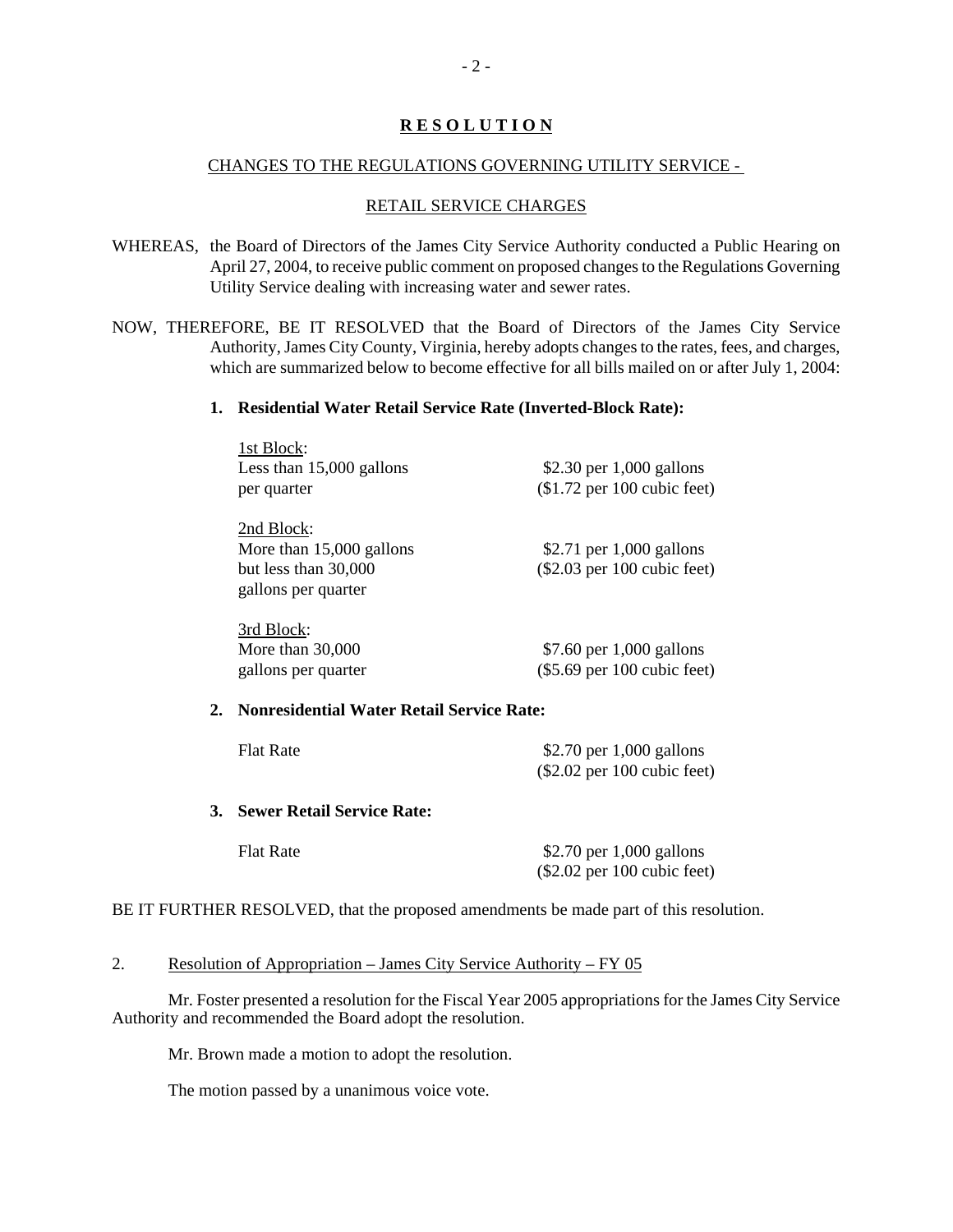#### RESOLUTION OF APPROPRIATION -

#### JAMES CITY SERVICE AUTHORITY - FY 05

- WHEREAS, the Secretary has prepared a proposed budget for the fiscal year beginning July 1, 2004, and ending June 30, 2005; and
- WHEREAS, the Board of Directors has considered said budget and does now propose to adopt the budget.
- NOW, THEREFORE, BE IT RESOLVED by the Board of Directors of the James City Service Authority, James City County, Virginia, that the following amounts are hereby adopted and appropriated for operations and activities in the amounts as shown below:
	- 1. The following amounts are hereby appropriated in the Water Fund:

|    | <b>Water Fund - Revenues:</b>                                                                                                                                                                 |                                                                        |  |
|----|-----------------------------------------------------------------------------------------------------------------------------------------------------------------------------------------------|------------------------------------------------------------------------|--|
|    | <b>Service Charges</b>                                                                                                                                                                        | \$6,270,553                                                            |  |
|    | <b>Water Fund - Expenditures:</b>                                                                                                                                                             |                                                                        |  |
|    | <b>Administration Fund Allocation</b><br><b>Operations and Maintenance</b><br>Capital Equipment Outlay<br><b>Operating Reserve</b><br>Capital Improvements Program (3R)<br>Debt Services Fund | \$1,871,908<br>2,510,338<br>198,700<br>118,998<br>185,165<br>1,385,444 |  |
|    |                                                                                                                                                                                               | <u>\$6,270,553</u>                                                     |  |
| 2. | The following amounts are hereby appropriated in the Sewer Fund:                                                                                                                              |                                                                        |  |
|    | Sewer Fund - Revenues:                                                                                                                                                                        |                                                                        |  |
|    | <b>Service Charges</b>                                                                                                                                                                        | \$4,773,480                                                            |  |
|    | <b>Sewer Fund - Expenditures:</b>                                                                                                                                                             |                                                                        |  |
|    | <b>Administration Fund Allocation</b><br><b>Operations and Maintenance</b><br><b>Capital Equipment Outlay</b><br><b>Operating Reserve</b><br>Capital Improvements Program (3R)                | \$2,585,016<br>1,620,489<br>93,000<br>132,884<br>342,091               |  |
|    |                                                                                                                                                                                               | <u>\$4,773,480</u>                                                     |  |

3. That the following amounts are hereby appropriated for the funds as indicated below:

#### ADMINISTRATIVE FUND

#### Revenues:

| Allocated to Water Fund | \$1,871,908 |
|-------------------------|-------------|
| Allocated to Sewer Fund | 2,585,016   |
|                         |             |

\$4,456,924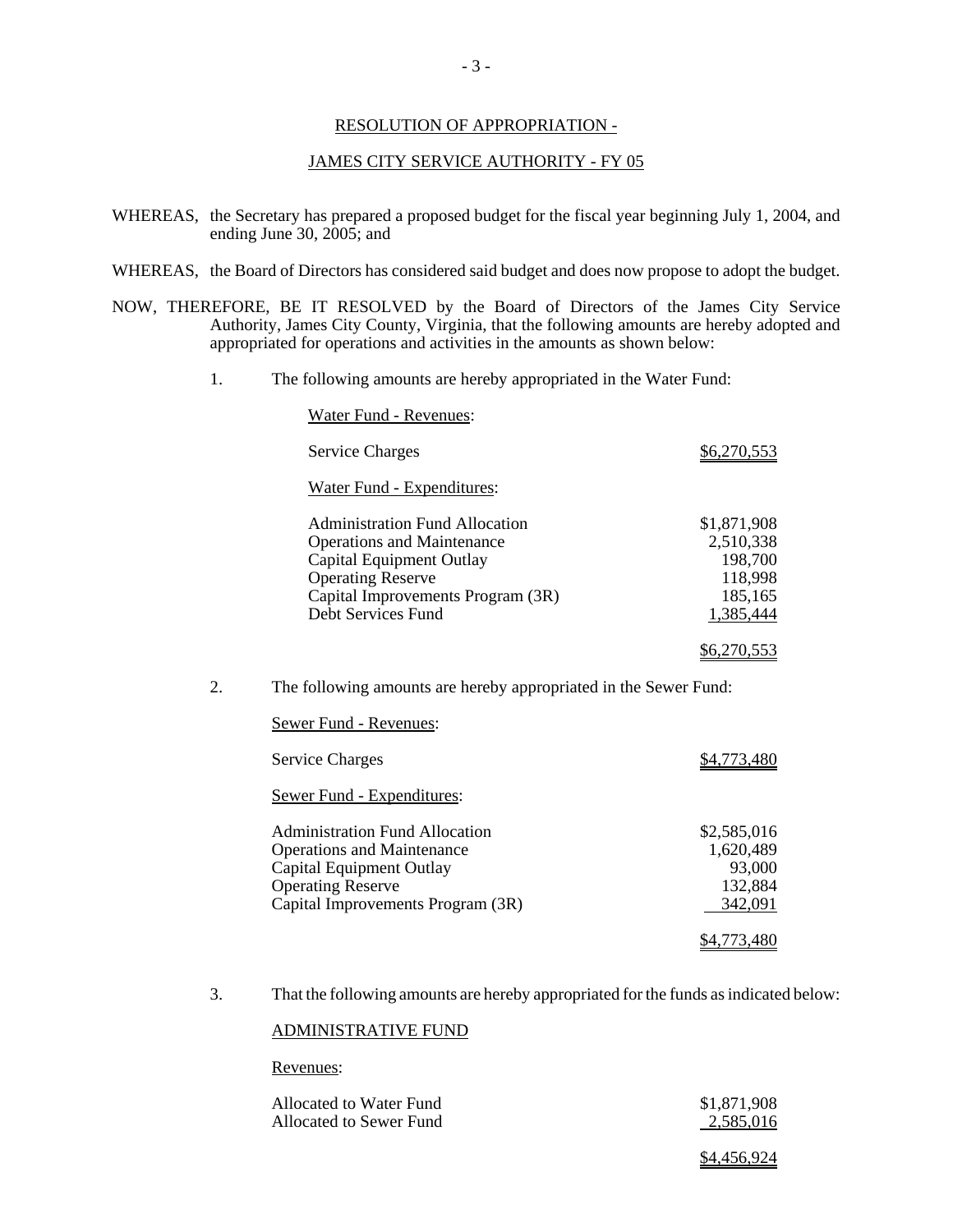#### Expenditures:

| <b>Personnel Expenses</b><br><b>Operating Expenses</b><br>Capital Outlay                                                                        | \$3,192,239<br>1,158,085<br>106,600                           |  |
|-------------------------------------------------------------------------------------------------------------------------------------------------|---------------------------------------------------------------|--|
|                                                                                                                                                 | <u>\$4,456,924</u>                                            |  |
| CAPITAL IMPROVEMENTS PROGRAM                                                                                                                    |                                                               |  |
| Revenues:                                                                                                                                       |                                                               |  |
| <b>Operating Fund Transfer</b><br><b>Facility Charges</b>                                                                                       | \$527,256<br>2,867,760                                        |  |
|                                                                                                                                                 | <u>\$3,395,016</u>                                            |  |
| Expenditures:                                                                                                                                   |                                                               |  |
| <b>Water Supply</b><br><b>Water Distribution</b><br>Water Transmission and Storage<br><b>Sewer System Improvements</b><br><b>Other Projects</b> | \$<br>385,165<br>1,000,000<br>510,000<br>1,064,851<br>435,000 |  |
|                                                                                                                                                 | <u>\$3,395,016</u>                                            |  |
| DEBT SERVICE FUND                                                                                                                               |                                                               |  |
| Revenue:                                                                                                                                        |                                                               |  |
| <b>Water Fund Contribution</b>                                                                                                                  | \$1,385,444                                                   |  |
| Expenditure:                                                                                                                                    |                                                               |  |
| Revenue Bonds, Series 2003                                                                                                                      | <u>\$1,385,444</u>                                            |  |

#### 3. Amendment to the Regulations Governing Utility Service – Independent Water Systems Connection Fee

Mr. Foster presented a resolution which, once adopted, would begin the process of advertising a Public Hearing to amend the JCSA's Regulations Governing Utility Service by establishing a \$4,000 Independent Water System Connection Fee for each lot of a residential development requiring an independent water system and incorporating the provisions outlined therein.

Mr. Foster requested the resolution for Board consideration be amended to include the phrase "to be held on July 27, 2004 $\dot{v}$  in the sixth "Whereas" statement.

Mr. McGlennon made a motion to adopt the resolution as amended to include the phrase "to be held on July 27, 2004" in the sixth "Whereas" statement.

The motion passed by a unanimous voice vote.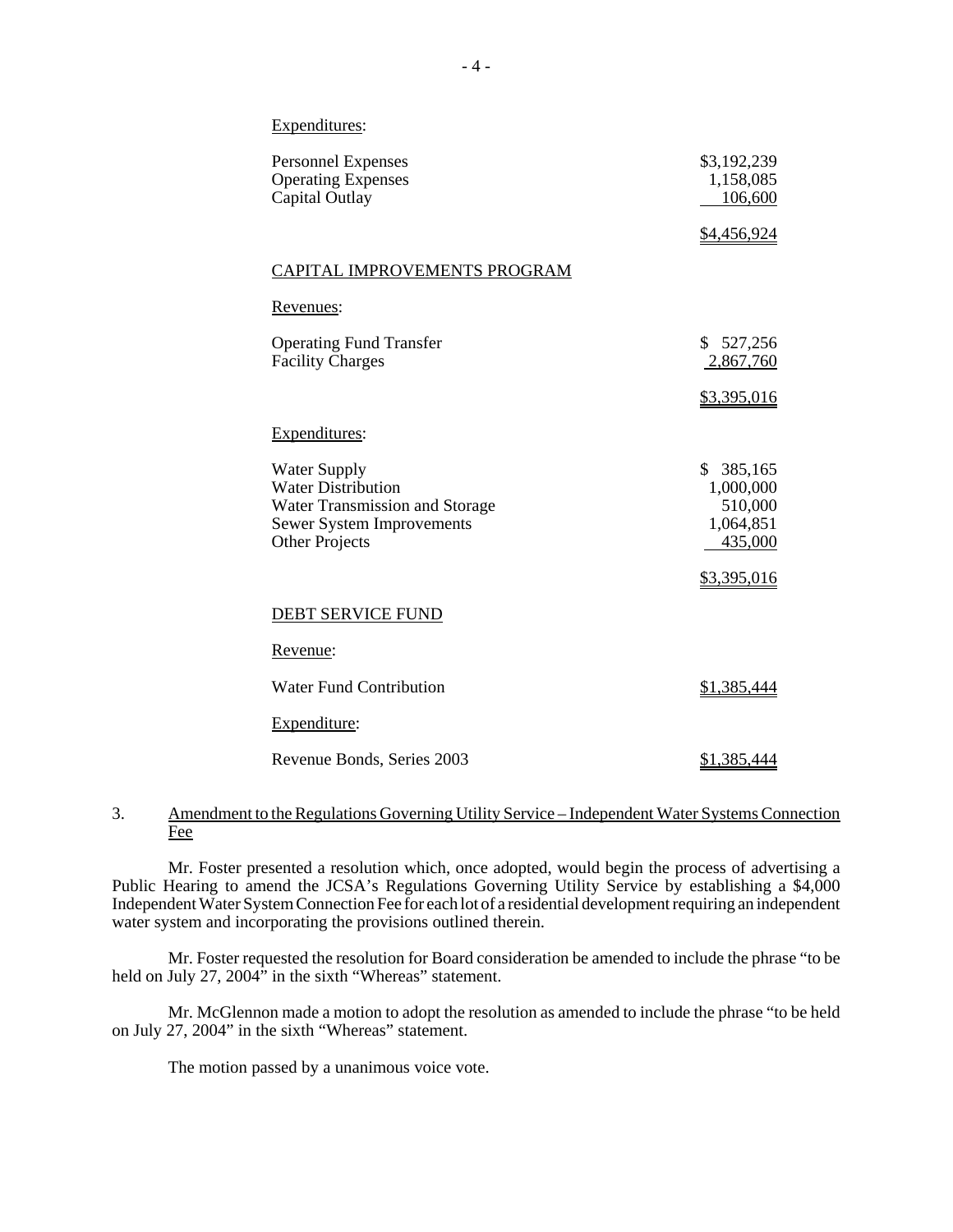## **R E S O L U T I O N**

#### AMENDMENT TO THE REGULATIONS GOVERNING UTILITY SERVICE -

#### INDEPENDENT WATER SYSTEMS CONNECTION FEE

- WHEREAS, on December 16, 2003, staff and consultants presented the Board of Directors with a Cost of Service Study prepared by Municipal Financial Service Corporation (MSFG) demonstrating that the costs to operate exceeded revenues for the six Independent Water Systems owned by the James City Service Authority (JCSA); and
- WHEREAS, MSFG recommended the establishment of a fee on water connections, serving new Independent Water Systems, the proceeds of which as well as any investment income would be used to offset the costs of operating the Independent Water Systems established after August 1, 2004; and
- WHEREAS, MSFG determined that a fee of \$4,000 per connection is necessary to offset the costs over revenues for Independent Water Systems; and
- WHEREAS, the proceeds from the connection fee will be deposited in a dedicated Independent Water System Fee Account and used to offset the operating deficit of the water system; and
- WHEREAS, Section 15.2-5136 (G) of the Code of Virginia requires that a public hearing be conducted on any proposal to implement or increase an existing water fee; and
- WHEREAS, the notice of public hearing, to be held on July 27, 2004, will appear May 15 and 24, 2004, in the *Daily Press*; and
- WHEREAS, the JCSA proposes to amend the Regulations Governing Utility Service in order to promote the health, safety, and welfare of the community and the County by: 1) ensuring that an adequate water supply with a qualified dependable operator is available for the homes served by the water system; 2) ensuring an adequate and dependable flow of water to provide fire protection; 3) providing a level of protection to the aquifer supporting the JCSA's and County's efforts to safeguard the groundwater system; and 4) precluding the JCSA and County from having to incur the expense of retrofitting a neighborhood with a public water system should a private water system or private wells fail to serve the homes.
- NOW, THEREFORE, BE IT RESOLVED that the Board of Directors of the James City Service Authority, James City County, Virginia, hereby proposes to amend the James City Service Authority's Regulations Governing Utility Service by adding Section 32-C-5 as follows:

The developer of any Independent Water System for which the development plans are submitted after August 1, 2004, in accordance with the provisions of Section 19-57, Water Facilities of the Subdivision Ordinance, shall be required to pay a per lot or residential unit Independent Water System Connection Fee of \$4,000 to the JCSA for each lot or residential unit created by the subdivision prior to the JCSA accepting the facilities for operation and maintenance.

The monies collected shall be placed in a dedicated account; the proceeds and investment returns will be used to offset the costs of operating the Independent Water Systems created after August 1, 2004. Should it become financially practical to connect an Independent Water System constructed under these provisions to the JCSA Central Water System, the monies deposited in the account for such system shall be used to offset the costs of constructing the infrastructure to connect the two water systems. Any balance of the funds will remain in the JCSA account and be used to offset the operating deficits of the Independent Water System created after August 1, 2004.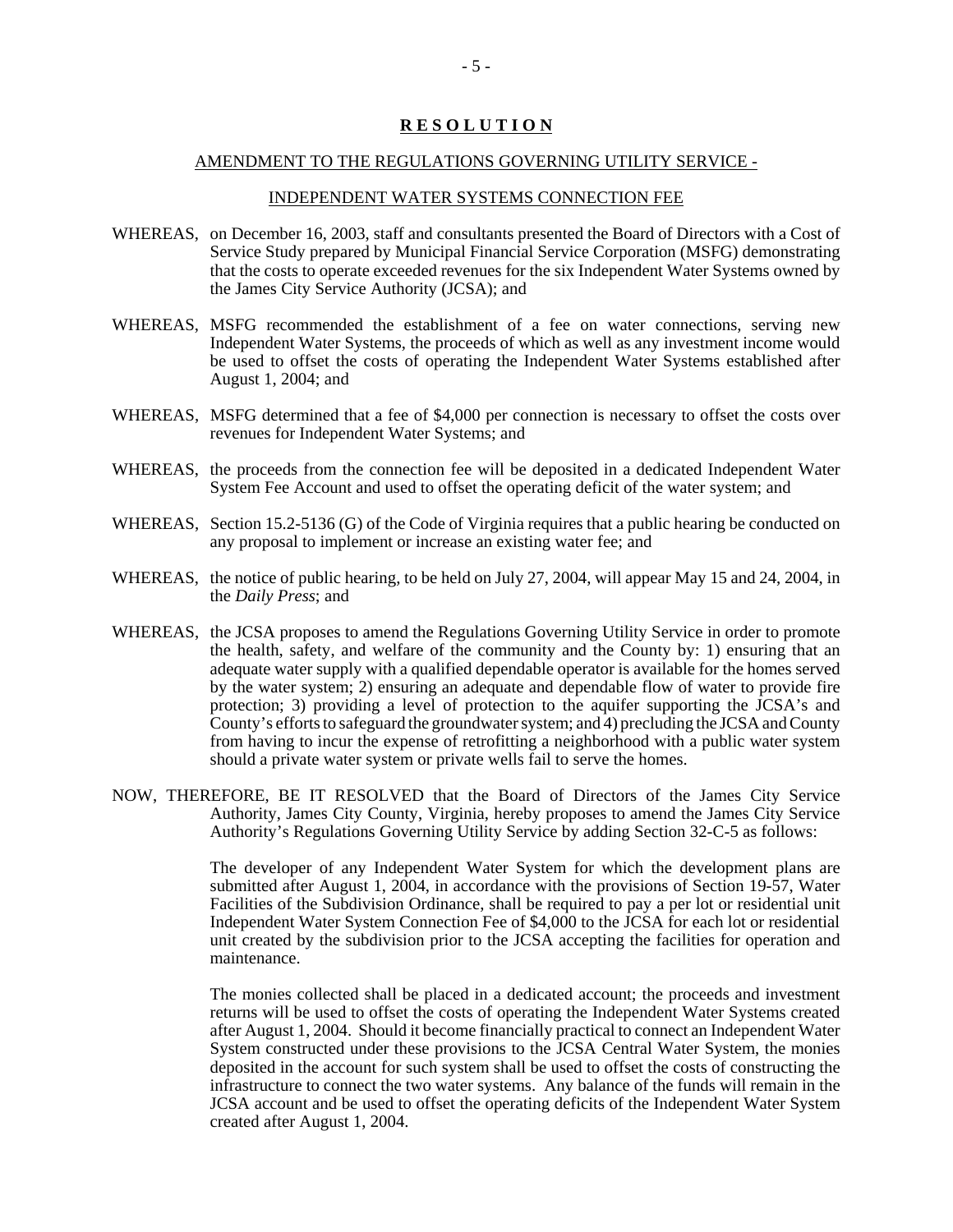#### **D. BOARD REQUESTS AND DIRECTIVES**

Mr. Bradshaw inquired if any other connection fees are involved with independent water system hookups.

Mr. Foster stated that there are additional fees and they will be presented at the Board's Work Session on June 22, 2004.

#### **E. ADJOURNMENT**

Mr. Goodson made a motion to adjourn.

The motion passed by a unanimous voice vote.

Mr. Harrison adjourned the Board at 8:23 p.m.

Sanford B. Wanner Secretary to the Board

\_\_\_\_\_\_\_\_\_\_\_\_\_\_\_\_\_\_\_\_\_\_\_\_\_\_\_\_\_\_\_\_

051104bd.min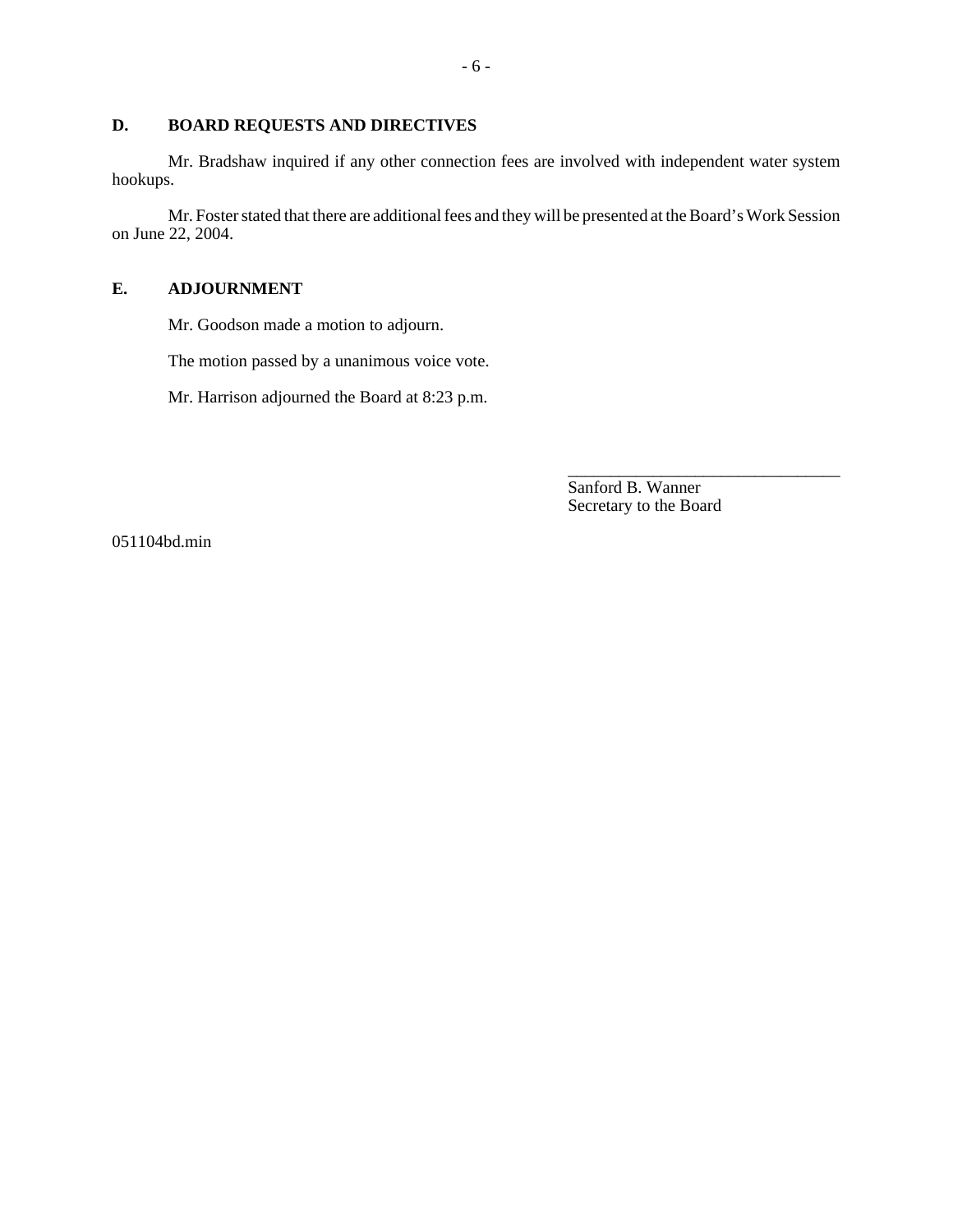## **M E M O R A N D U M**

DATE: May 25, 2004

TO: The Board of Directors

FROM: Larry M. Foster, General Manager, James City Service Authority

l

SUBJECT: Appointment of Assistant Treasurer to the James City Service Authority

Suzanne R. Mellen is currently the Assistant Treasurer of the James City Service Authority. Her role as Assistant Treasurer has changed since she became the Director of Budget and Accounting in that Tara Woodruff, Accounting Supervisor, handles the day-to-day financial affairs of the Authority.

The attached resolution appoints Tara Woodruff, Assistant Treasurer, to the James City County Service Authority and amends the bank resolution to include her as an authorized signer.

Larry M. Foster

\_\_\_\_\_\_\_\_\_\_\_\_\_\_\_\_\_\_\_\_\_\_\_\_\_\_\_\_\_\_\_\_\_

LMF/gs woodruffapt.mem

Attachment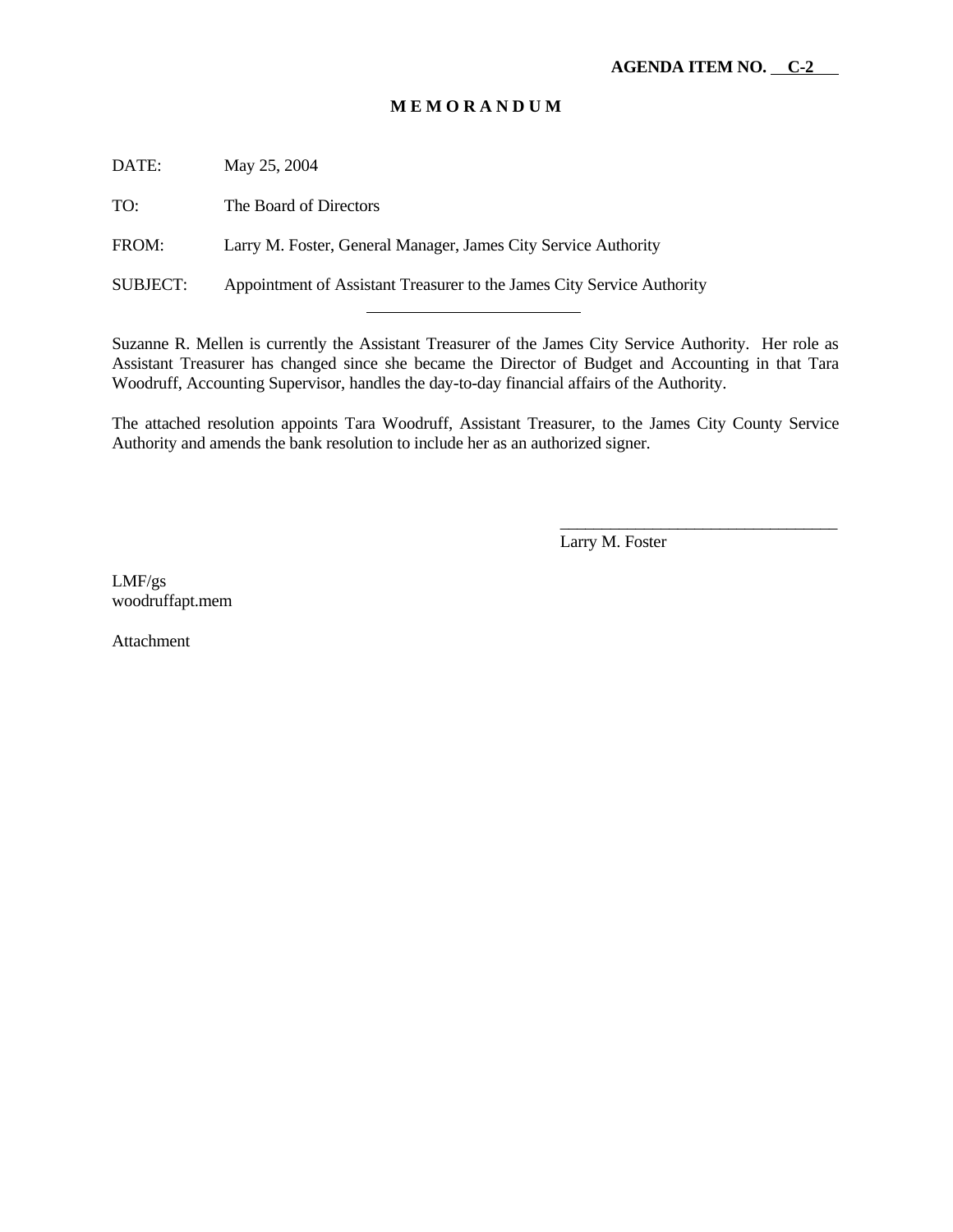## **R E S O L U T I O N**

#### APPOINTMENT OF ASSISTANT TREASURER TO THE

#### JAMES CITY SERVICE AUTHORITY

- WHEREAS, Suzanne R. Mellen desires to relinquish her duties as Assistant Treasurer to the Board of Directors of the James City Service Authority; and
- WHEREAS, the Board of Directors of the James City Service Authority, James City County, Virginia, is desirous of appointing Tara Woodruff as Assistant Treasurer to the Board of Directors of the James City Service Authority.
- NOW, THEREFORE, BE IT RESOLVED that the Board of Directors of the James City Service Authority, James City County, Virginia, hereby appoints Tara Woodruff as Assistant Treasurer to the James City Service Authority of James City County, Virginia, effective May 25, 2004.

Jay T. Harrison, Sr. Chairman, Board of Directors

\_\_\_\_\_\_\_\_\_\_\_\_\_\_\_\_\_\_\_\_\_\_\_\_\_\_\_\_\_\_\_\_\_\_\_\_

ATTEST:

Sanford B. Wanner Secretary to the Board

\_\_\_\_\_\_\_\_\_\_\_\_\_\_\_\_\_\_\_\_\_\_\_\_\_\_\_\_\_\_\_\_

Adopted by the Board of Directors of the James City Service Authority, James City County, Virginia, this 25th day of May, 2004.

woodruff.res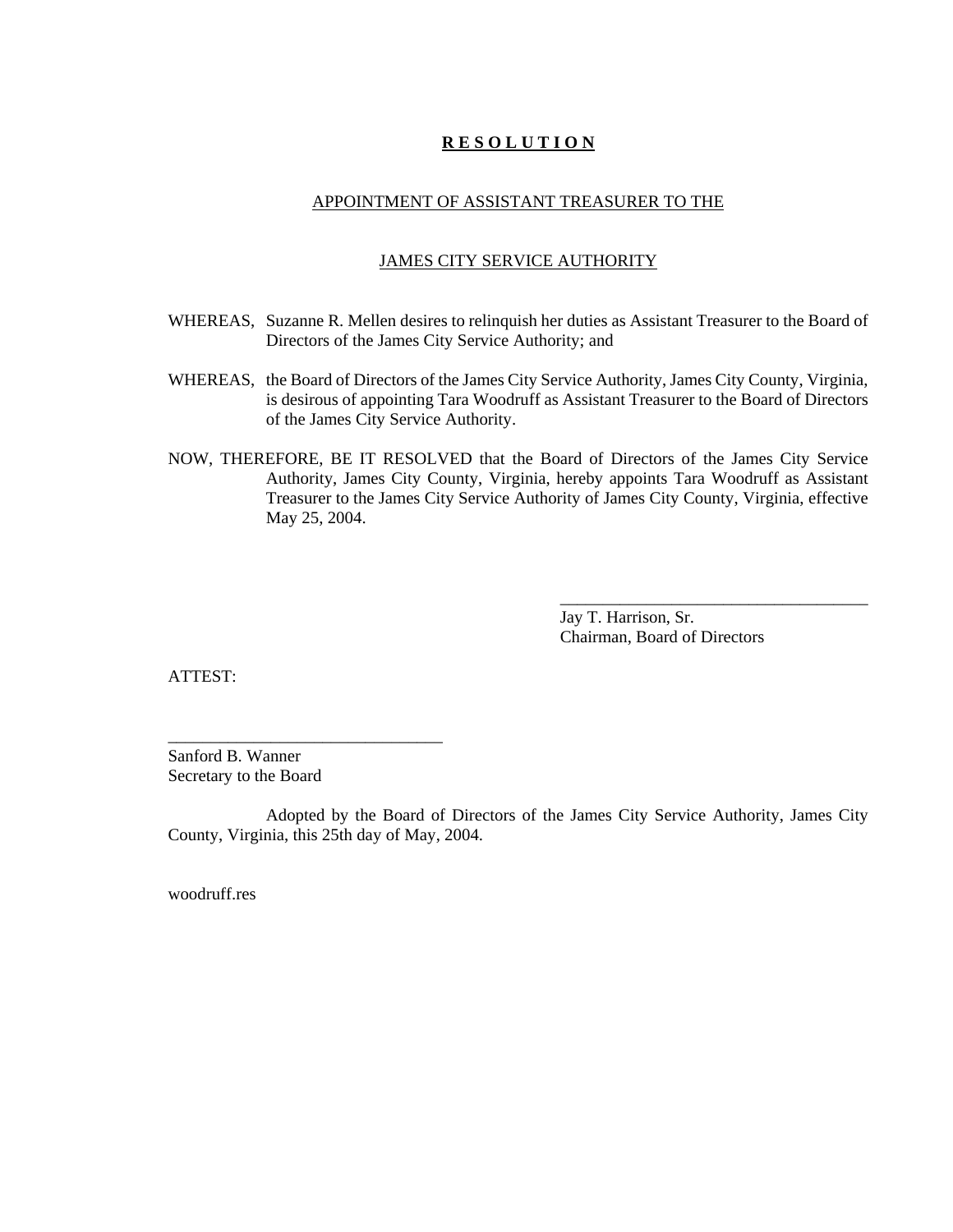## **M E M O R A N D U M**

DATE: May 25, 2004

TO: The Board of Directors

FROM: Larry M. Foster, General Manager, James City Service Authority

SUBJECT: SunTrust - Bank Resolution Amendment

The James City Service Authority (JCSA) bank resolution needs to be updated.

l

The attached resolution amends the JCSA bank resolution to include Sanford B. Wanner and Tara Woodruff as authorized signers.

Larry M. Foster

\_\_\_\_\_\_\_\_\_\_\_\_\_\_\_\_\_\_\_\_\_\_\_\_\_\_\_\_\_\_\_\_\_

LMF/adw apptrebd2.mem

Attachment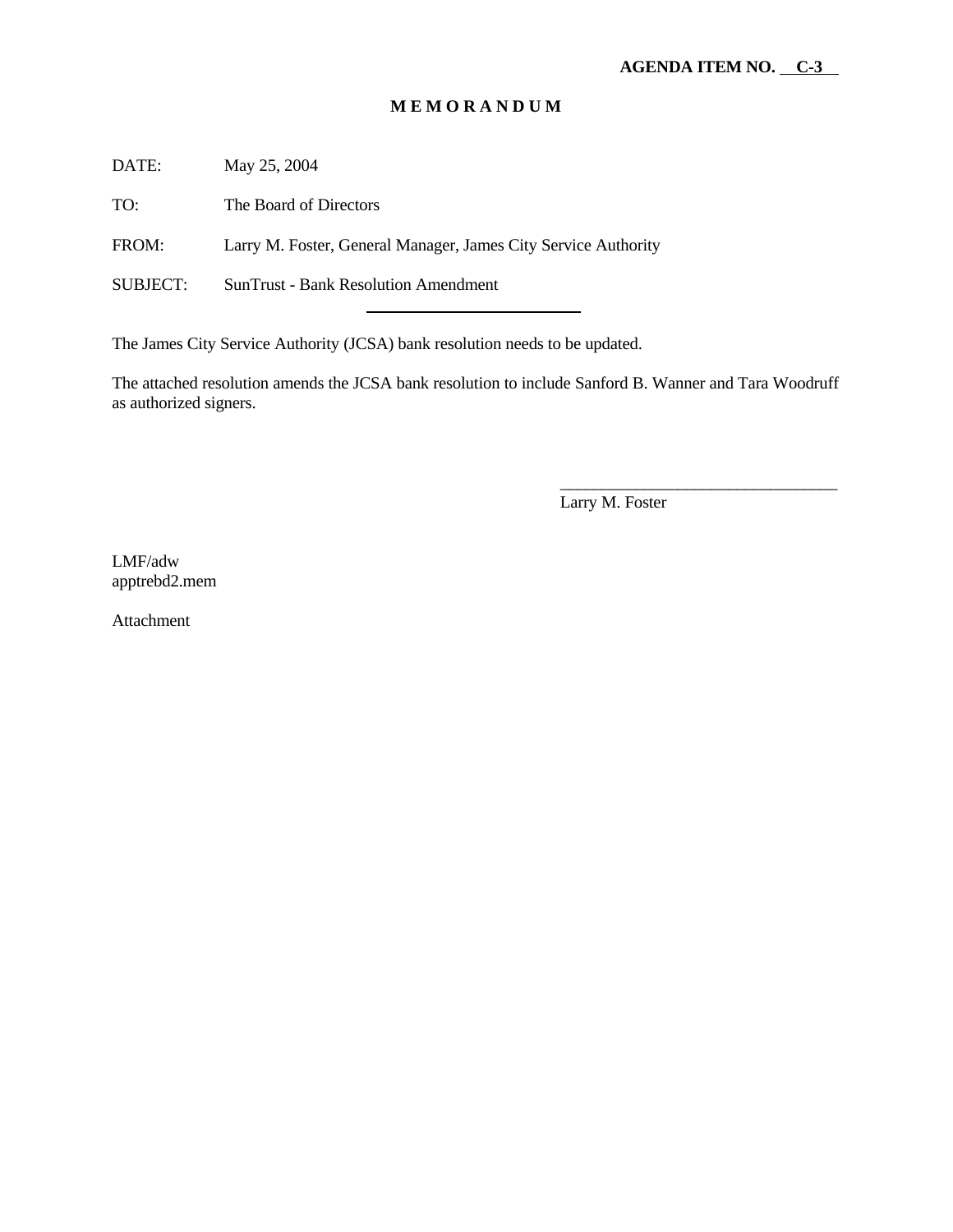## **R E S O L U T I O N**

#### SUNTRUST - BANK RESOLUTION AMENDMENT

- BE IT RESOLVED that SunTrust, Williamsburg, Virginia, be and it is hereby designated a depository for the James City Service Authority funds and that funds so deposited may be withdrawn upon a check, draft, note, or order of the Board of Directors.; and
- BE IT FURTHER RESOLVED that all checks, drafts, notes, or orders drawn against said accounts be signed by one of the following:

| Larry M. Foster | OR.       | General Manager            |
|-----------------|-----------|----------------------------|
| David B. Norman | OR.       | Secretary                  |
| Robert H. Smith |           | Treasurer                  |
| Tara Woodruff   | <b>OR</b> | <b>Assistant Treasurer</b> |

whose signatures shall be duly certified to said Bank, and that no checks, drafts, notes, or orders drawn against said Bank shall be valid unless so signed.

BE IT FURTHER RESOLVED, that said Bank is hereby authorized and directed to honor and pay any checks, drafts, notes or orders so drawn, whether such checks, drafts, notes or orders be payable to the order of any such persons signing and/or countersigning said checks, drafts, notes or orders, or any of such persons in their individual capacities or not, and whether such checks, drafts, notes or orders are deposited to the individual credit of the person so signing and/or countersigning said checks, drafts, notes or orders, or the individual credit of any of the other officers or not. For cash investment purposes, the Bank is also authorized and directed to honor requests for the transfer of money from savings to checking, checking to savings, and transfers from checking or savings to purchase Certificates of Deposit, repurchase agreements or to make other lawful investments when requested by Robert H. Smith, Treasurer or Tara Woodruff, Assistant Treasurer. This resolution shall continue in force and said Bank may consider the facts concerning the holders of said offices, respectively, and their signatures to be and continue as set forth in the Certificate of the Secretary, accompanying a copy of this resolution when delivered to said Bank or in any similar subsequent certificate, until written notice to the contrary is duly served on said Bank.